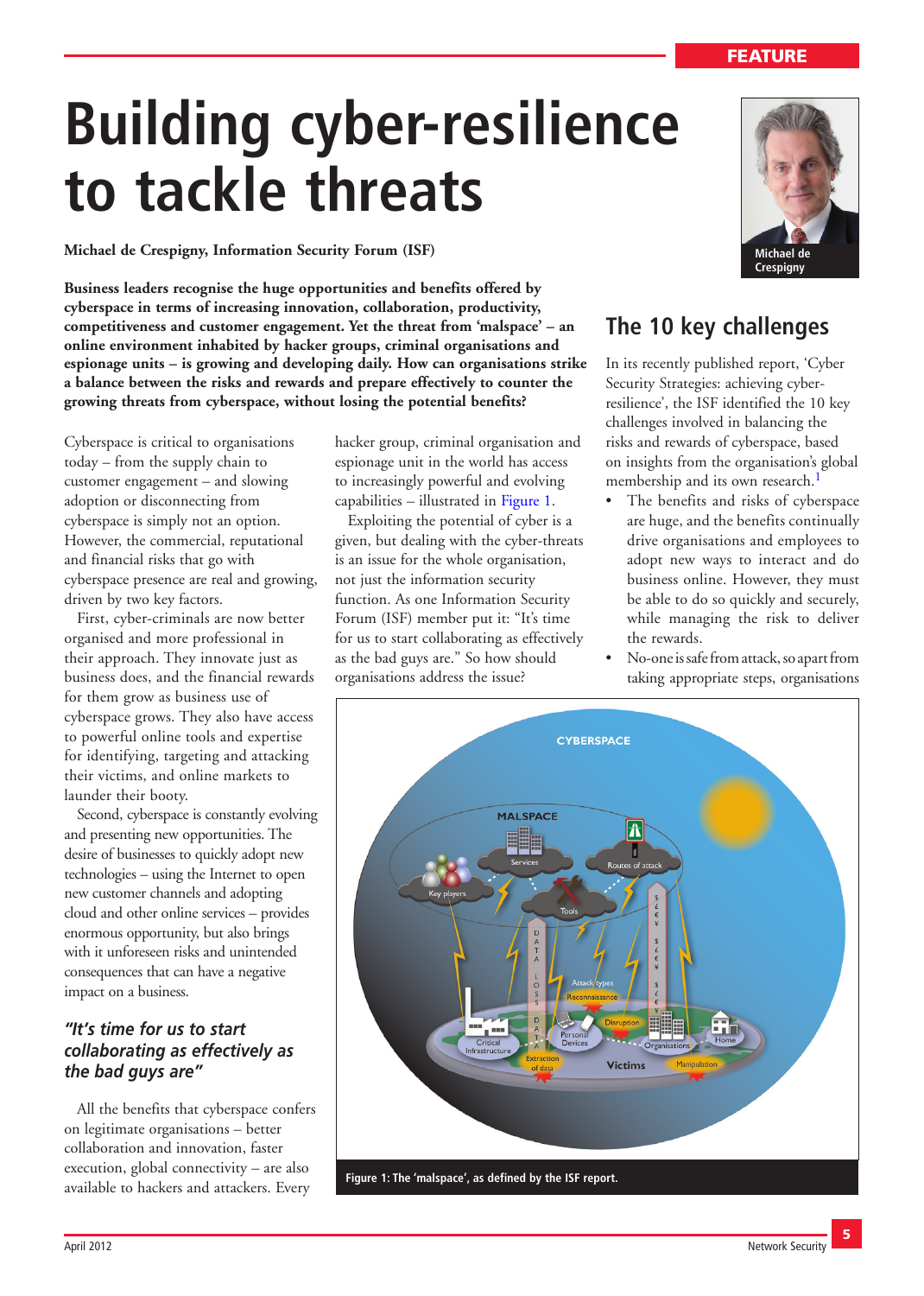must embrace uncertainty and develop what might be called 'cyber-resilience'. The pace of evolution and potential impacts from cyber-criminals are so large that traditional enterprise risk management is now insufficient to deal with it.

- ISF has coined the term 'malspace' to reflect a global industry that has evolved to facilitate cybercrime. Malspace is a large, highly functional industry that supports all aspects of modern crime – the development and sale of sophisticated attack tools, services and large-scale laundering of stolen assets. It operates at the scale, and with the sophistication, of other global industries.
- The impact of cyber-threats can be a very long and disproportionate 'risk tail' – for example, a data breach from years ago can be a 'sleeping giant' that can be recalled or reawakened at any time. Incidents and criminal rewards are also magnified in cyberspace, making the impact of even moderate incidences disproportionately large.
- Hacktivism also presents significant threats to the organisation. While some forms may be lawful – viral videos, blogs, boycotts, email campaigns and petitions – hacktivism in all its guises can have a negative impact on targeted organisations.
- Cyber-security is much more than just information security. While the information security function has many of the skills needed to address cyber-threats, the organisation needs to hone additional skills to lead the charge to improve both its cybersecurity and cyber-resilience.
- Cyberspace vastly increases information security risk. Threats to information security are much greater because cyberspace reduces the risk of criminal perpetrators being apprehended. It facilitates collaboration, provides powerful weapons, concentrates targets and provides a shroud to hide what might come next.
- Information security is fundamental to cyber-resilience. Most cyber-threats are to the Confidentiality, Integrity and Availability (CIA) of information and systems. Information security

fundamentals – including controls, standards, encryption and governance – are therefore core to addressing threats from cyberspace.

- The complexity of cyberspace enables threats to combine in unpredictable and dangerous ways. Just as it would have been difficult to predict the rise of Anonymous or LulzSec, it is difficult to predict what might emerge from cyberspace next.
- When it comes to building cyberresilience, there is widespread recognition that safety and business success cannot be achieved in isolation. It is essential to collaborate, share intelligence and develop best practice. Organisations, led by their information security function, need to team up with other functions internally, and with external stakeholders – customers, suppliers and independent bodies – to share knowledge and strategies in order to build resilience.

With unpredictable, and sometimes unpreventable, cyberthreats emerging overnight, traditional risk management is no longer agile enough to deal with the potential impacts from cyber-criminal activity. So, how can organisations develop cyber-resilience so that they can anticipate and respond to the threats head-on, while building on their existing security practices and infrastructure? What are the key capabilities needed to enhance security posture and protect business interests against ever-evolving cyberthreats?

## **Taking the broader view**

There is considerable value in adopting a broader view of cyber-security that includes all aspects of an organisation's presence in cyberspace – in fact, it is critical to longer-term success. This 'big-picture' approach should encompass non-traditional, non-CIA related threats to organisations in cyberspace, including hacktivism, unintended consequences of careless but legitimate data release, and unintended consequences of using cyberspace.

Cyberspace gives criminals and hacktivists power and reach they have

not had before, so that even when attacks are not on information CIA, there are significant negative business impacts for organisations. By combining information from various data sources, targeting organisations that process data, or downloading database scraping tools, cyber-criminals can retrieve, match and correlate information that was never intended for release. For example, by tracking corporate aircraft flight plans, competitors might discover commercial or merger talks. And a classic example of an unintended impact from the use of cyberspace is when a seemingly innocuous email gets misinterpreted, forwarded and goes viral – spreading quickly, damaging reputations and potentially affecting share price.

### *"Cyber-criminals can retrieve, match and correlate information that was never intended for release"*

Taking a broader view of cyber-security acknowledges that threats to information and systems in cyberspace are magnified. The impact on an organisation can now be orders of magnitude larger than it was just a few years ago, making the initial incident almost trivial by comparison. One example of this is the impact from targeted threats. The day after WikiLeaks threatened to 'take down' a major bank, one bank's shares fell by 3%. The data release was just a threat – WikiLeaks didn't actually post any data. The identity of the 'targeted' bank was just a rumour – WikiLeaks didn't say which bank's data it allegedly held. That didn't stop the bank's share price from falling, nor did it stop the bank from invoking a crisis response team and incurring significant costs and disruption, tying up resources and engaging external advisors and lawyers.

While attacks threaten information CIA, the motivation for an attack can also be ideological rather than profit-driven. This means organisations that might otherwise be immune from attack could now be a target, and if the organisation isn't paying attention, the threat could be missed – undermining the organisation's focus or ability to respond.

**6**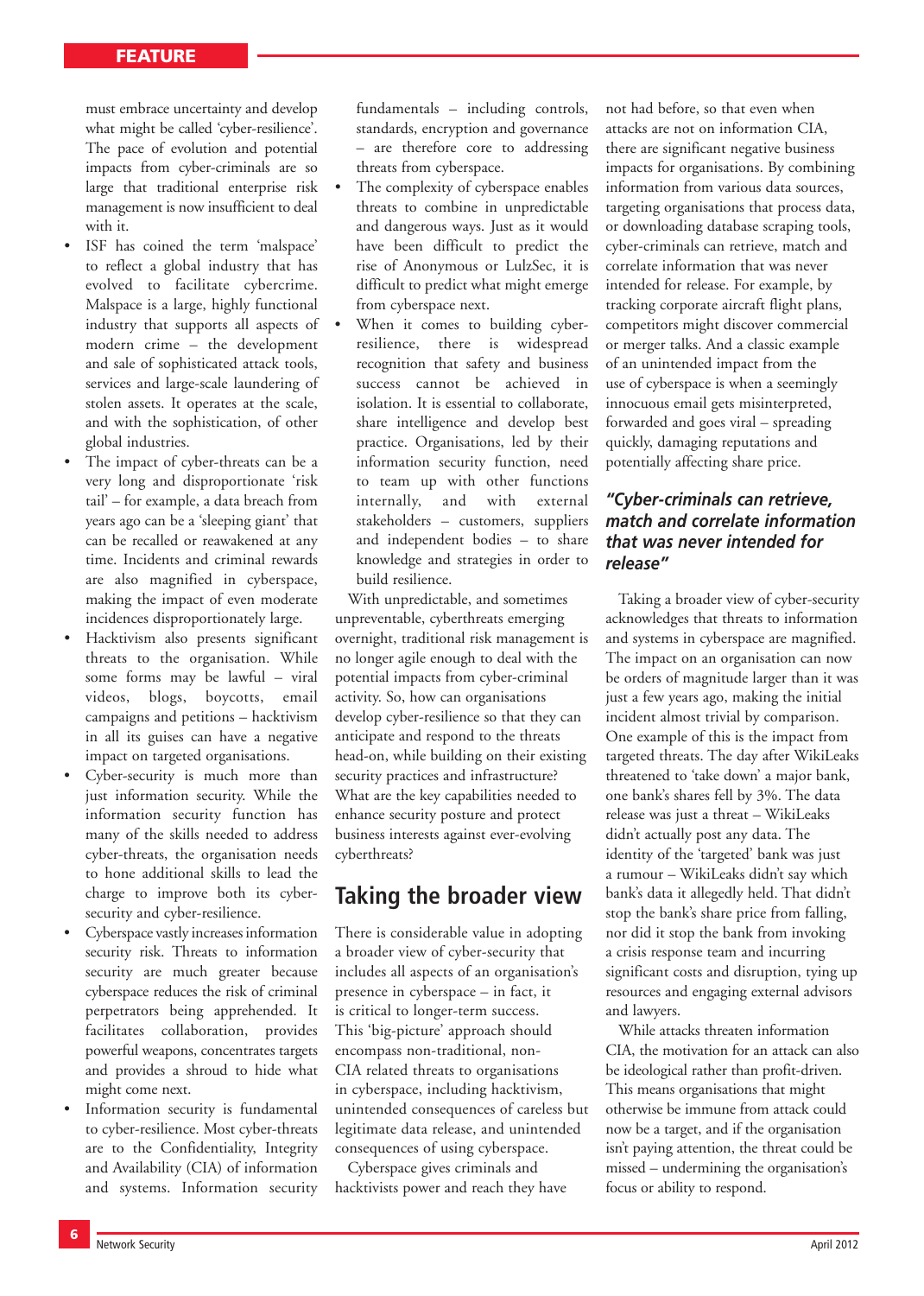With data more easily available and exchanged than ever before, there are growing cases of unintended releases of information. In one recent case, an investigations company released a public report that was, unfortunately, an edited version of another, confidential report. The document metadata included enough information to tip off an organisation and individuals that they were being investigated.

#### *"It requires the commitment and guidance of C-level executives – it is no longer purely a job for the information security function"*

Finally, adopting a broader view of cyber-security acknowledges the potential of crime in cyberspace, which facilitates and 'de-risks' criminal activity for the perpetrators – obscuring their location and shrouding future activities. By concentrating the targets in one place – the Internet – criminals can more easily collaborate and deploy powerful weapons to attack organisations, systems and people.

## **From cyber-security to cyber-resilience**

Organisations need to become much more cyber-resilient. They need to extend their risk management focus from information CIA to include other risks, such as those to reputation and customer channels, and recognise the unintended business consequences from activity in cyberspace. It requires the commitment and guidance of C-level executives, as well as new levels of collaboration and co-operation across different business units and functions – it is no longer purely a job for the information security function.

Tackling cyber-security alone is not enough either. Today, risk management largely focuses on achieving security through the management and control of *known* risks. The rapid evolution of opportunities and risks in cyberspace is outpacing this approach and it no longer provides the protection required. Organisations must extend risk



management to include risk resilience, in order to manage, respond and withstand any negative impacts of cyberspace activity.

A number of headline-grabbing, lowprobability, high-impact events have dominated board and risk committee agendas recently. These events have created the realisation that some critical, high-impact risks cannot be anticipated and mitigated in a traditional way. As former US Secretary of Defense Donald Rumsfeld famously put it in 2002: "There are known knowns; there are things we know we know. We also know there are known unknowns; that is to say we know there are some things we do not know. But there are also unknown unknowns – the ones we don't know we don't know." He was referring to the situation in Iraq, but the statement applies just as well to the threats organisations face in cyberspace. The inability to eliminate the 'unknown unknowns' in cyberspace is what makes this focus on cyber-resilience so important.

## **Degree of uncertainty**

Cyber-resilience anticipates a degree of uncertainty: it's difficult to undertake completely comprehensive risk assessments about participation in cyberspace. It also recognises the challenges in keeping pace with,

or anticipating, the increasingly sophisticated threats from malspace. It encompasses the need for a prepared and comprehensive rapid-response capability, as organisations will be subject to cyber-attacks regardless of best efforts to protect themselves. Most importantly, cyber-resilience is about ensuring the sustainability and success of the enterprise, even when it has been subjected to the almost inevitable attack.

### *"Hitting the cyber-resilience 'sweet spot' requires investment based on high-quality cost data about the controls, responses and impact of incidents"*

The challenge is to ensure there is balance between the cost of controls, responses and other cyber-resilience activities against what would have been the spend to minimise the cost of attacks from cyberspace, as shown in Figure 2.

Hitting the cyber-resilience 'sweet spot' requires investment based on highquality cost data about the controls, responses and impact of incidents – and the ability to anticipate the consequences of attacks against the organisation. It is hard to know whether organisations have sufficient history or cost information to model this. As experience emerges, providing guidance on assessing this sweet spot will develop into a more exact science. In the meantime, ISF

**7**